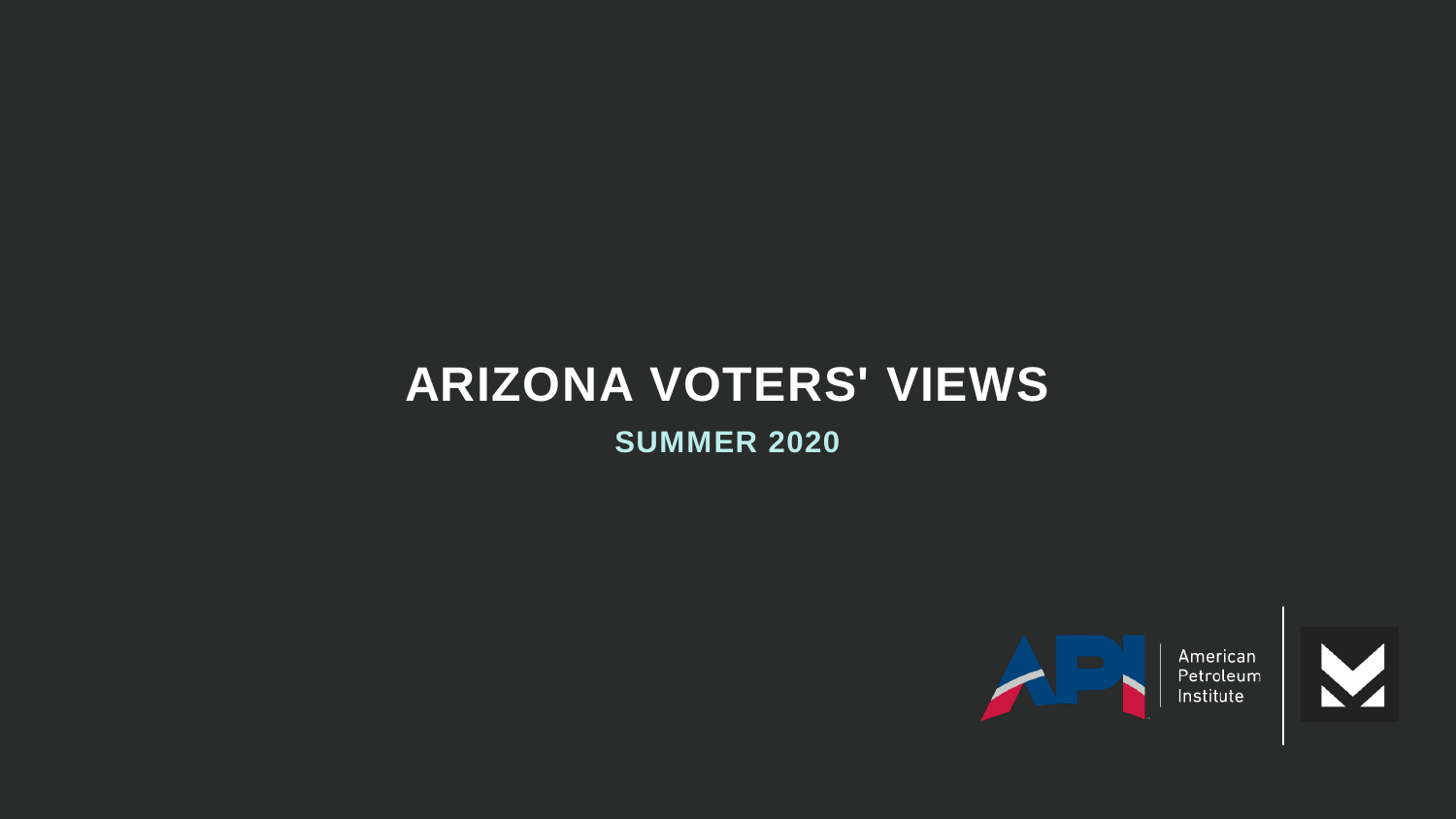### **Summary of Key Findings**

Arizona voters are aware of the role that the natural gas and oil industry plays in their day-to-day lives. From transportation to cooking to heating and cooling their homes, many rely on it on a regular basis.

**2**

**1**

The coronavirus has had a huge impact on Arizona's economy, and a large majority believe the natural gas and oil industry will play an important role in the economic recovery.

Voters across the board say energy independence, access to domestic energy sources, energy affordability, and jobs are very important to them in the current political and international environment. Six in ten voters say the industry has a positive effect on national security.



**3**

Two-thirds of Arizona voters, including a majority of Democrats, would be more likely to vote for a candidate who supports access to oil and gas produced in the U.S.

#### M MORNING CONSULT

**S L I D E / 2**

**Methodology**

This poll was conducted between June 26-July 4, 2020 among a sample of 798 Arizona Registered Voters. The interviews were conducted online and the data were weighted to approximate a target sample of Arizona Registered Voters based on gender, age, educational attainment, race, home ownership, and 2016 Presidential vote. Results from the full survey have a margin of error of plus or minus 3 percentage points.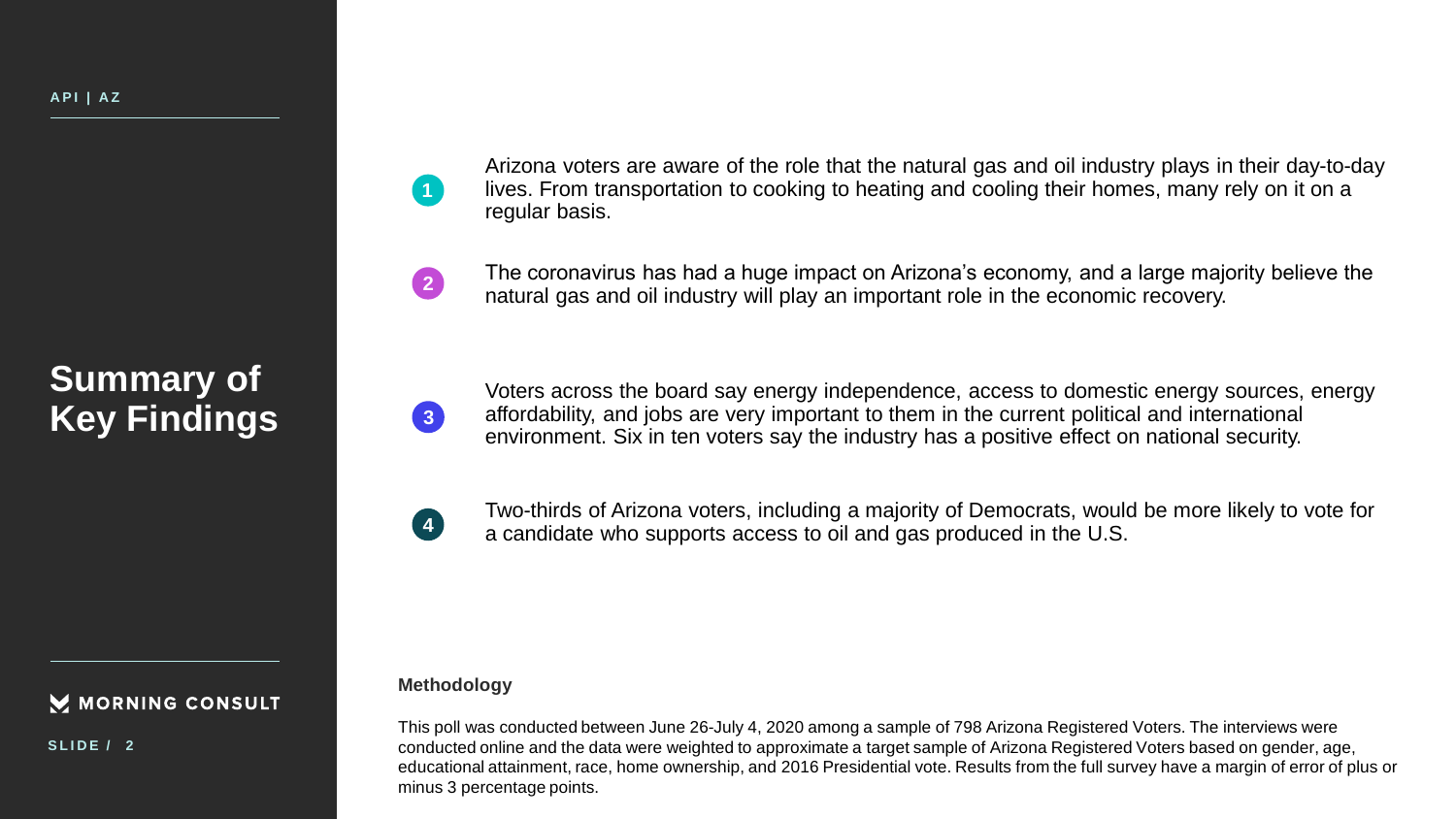FMC1\_1 **A P I | A Z**

### **ARIZONA VOTERS**



**S L I D E / 3**

**Most voters in AZ say they get value from natural gas and oil; think it will play a large role in America's continued energy needs**

Thinking of the value that natural gas and oil provide to your life, would you say natural gas and oil provide to you personally…

How much of a role do you think natural gas and oil will be a part of America's energy needs 20 years from now?

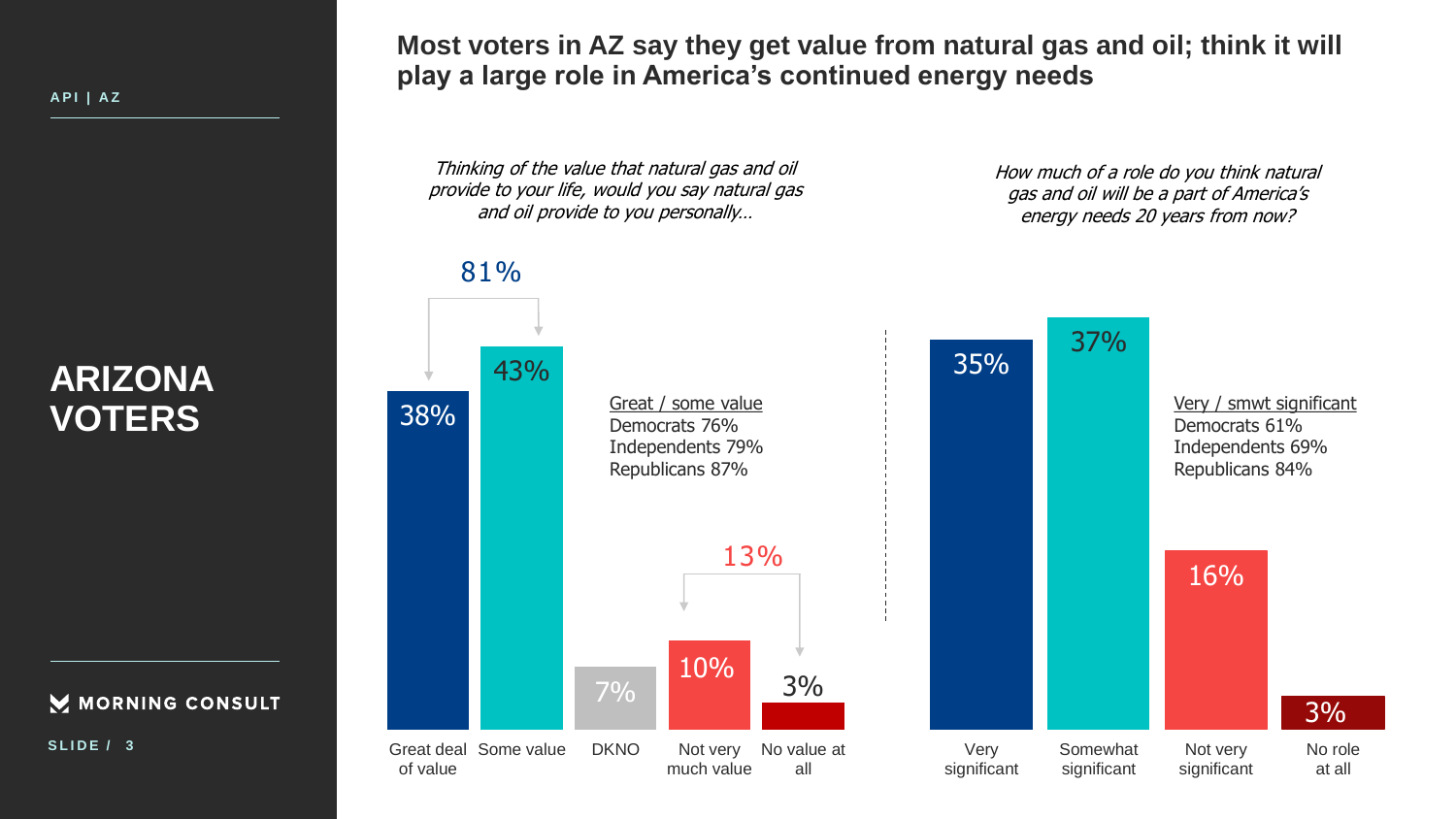MORNING CONSULT

**S L I D E / 4**

**Majority of AZ voters rely on natural gas and oil for transportation on a regular basis; nearly half rely on it for cooking, heating & cooling their home.**

*Do you rely on natural gas or oil for any of the following on a regular basis? Please check all that apply.*

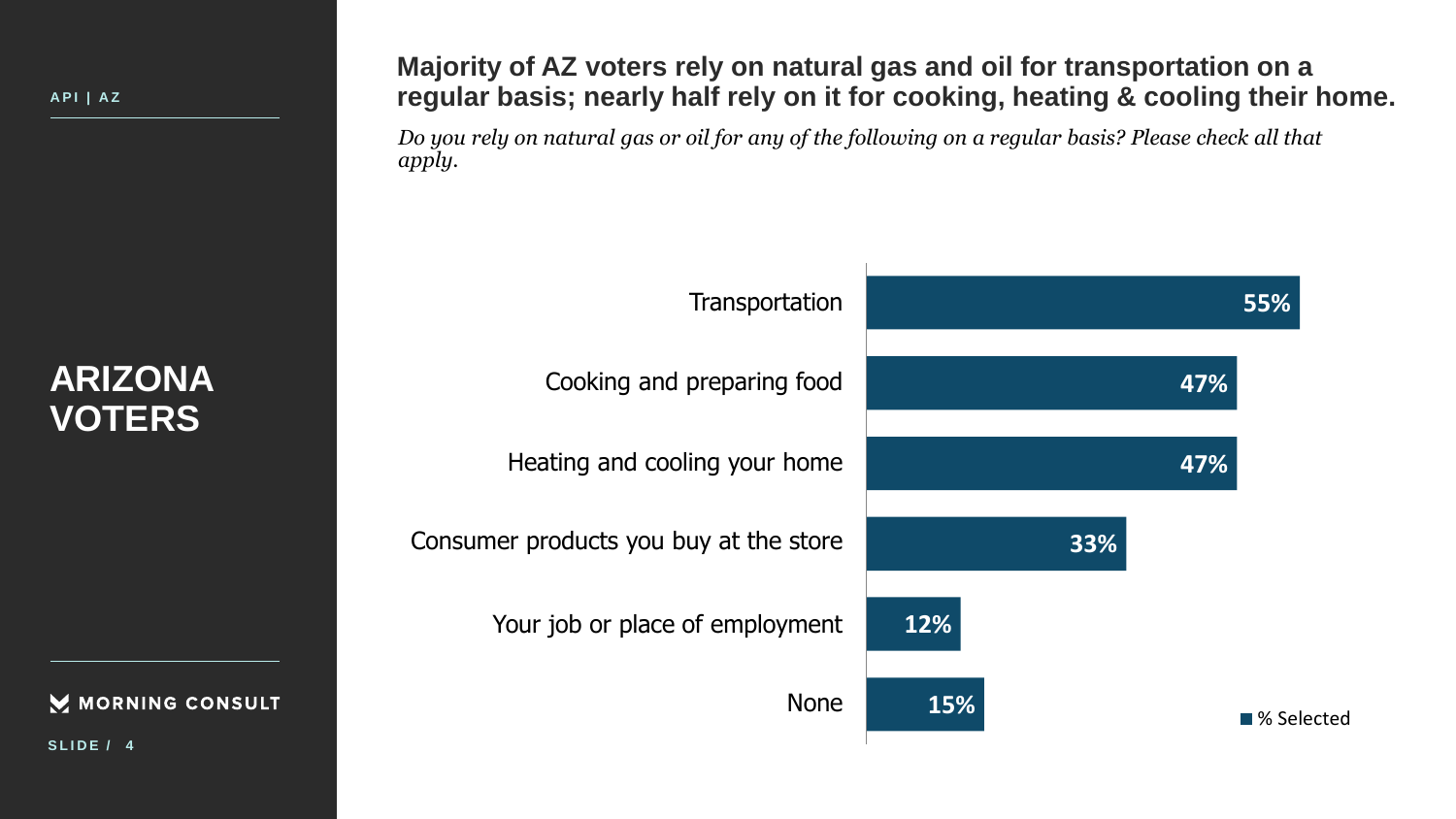M MORNING CONSULT

**8 in 10 AZ voters say COVID has damaged state economy; majority believe natural gas and oil will play an important role in economic recovery**

*In your opinion, how damaging has the coronavirus (COVID-19) crisis been to the economy of your state?*

*How important of a role do you believe the natural gas and oil industry will have in helping the economy recover from the economic impacts of the coronavirus pandemic?*



**S L I D E / 5**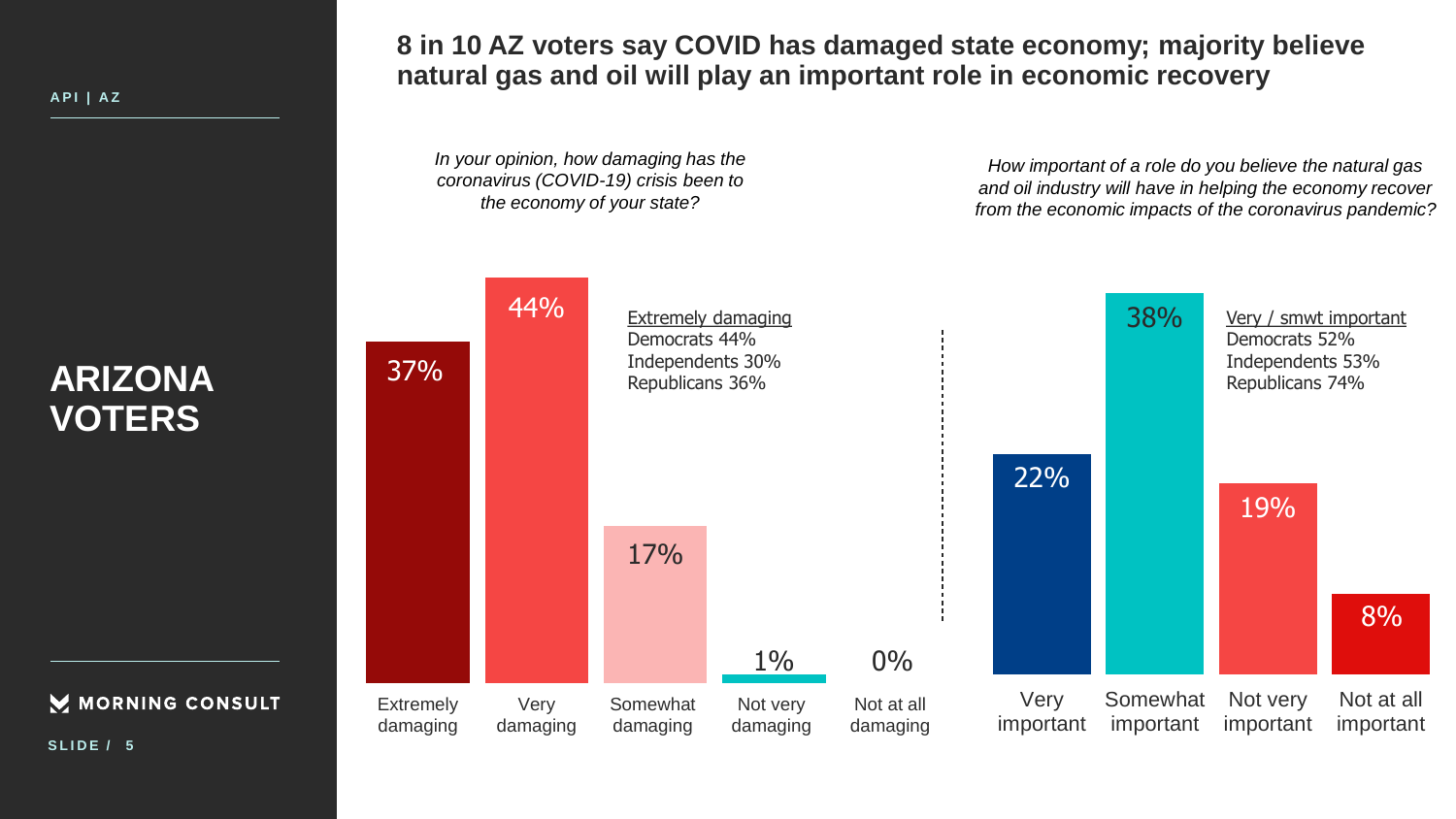**A P I | A Z**

### **ARIZONA VOTERS**

M MORNING CONSULT

**S L I D E / 6**

### **Two thirds of AZ voters, including half of Democrats are more likely to vote for a candidate who supports access to oil and gas produced in U.S.**

*If you heard that a candidate for public office in your state supports policies that ensure consumers continue to have access to natural gas and oil produced in the U.S., would that make you more or less likely to vote for that person?*

|                      | <b>Total</b><br>more<br><b>likely</b> | <b>Total</b><br><b>Less</b><br><b>Likely</b> | <b>Not</b><br><b>Sure</b> |
|----------------------|---------------------------------------|----------------------------------------------|---------------------------|
| <b>Total</b>         | 65%                                   | 12%                                          | 24%                       |
| <b>Democrats</b>     | 51%                                   | 22%                                          | 26%                       |
| Independents         | 62%                                   | 7%                                           | 30%                       |
| Republicans          | 81%                                   | 4%                                           | 16%                       |
| Non-college          | 66%                                   | 9%                                           | 26%                       |
| Bachelor's<br>degree | 65%                                   | 11%                                          | 23%                       |
| Post-grad            | 65%                                   | 12%                                          | 23%                       |
| Urban                | 69%                                   | 10%                                          | 22%                       |
| Suburban             | 63%                                   | 12%                                          | 26%                       |
| <b>Rural</b>         | 71%                                   | 12%                                          | 18%                       |

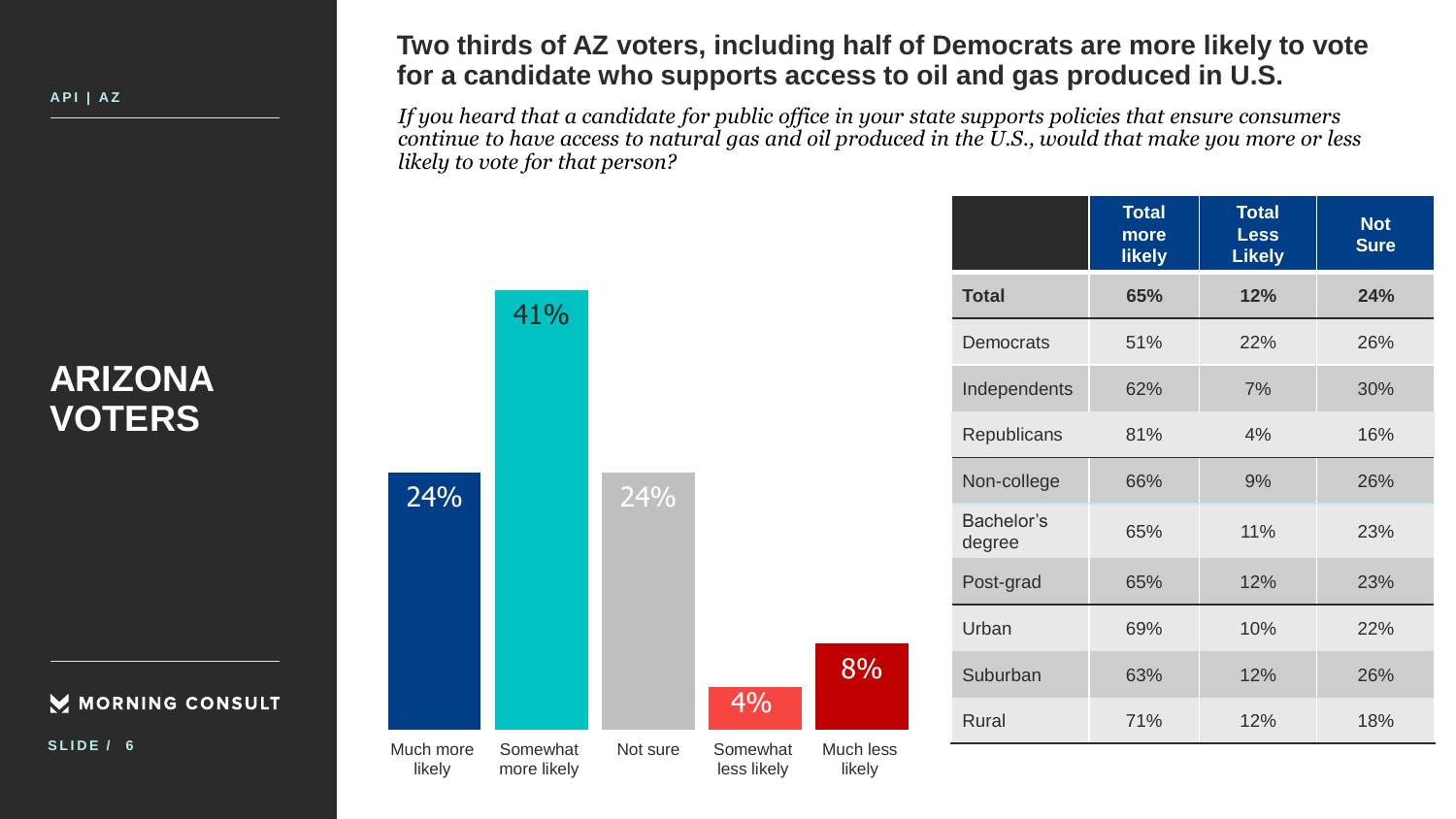M MORNING CONSULT

**S L I D E / 7**

### **Majority of AZ voters rely on natural gas and oil for transportation on a regular basis; nearly half rely on it for cooking, heating & cooling their home.**

*Do you rely on natural gas or oil for any of the following on a regular basis? Please check all that apply.*

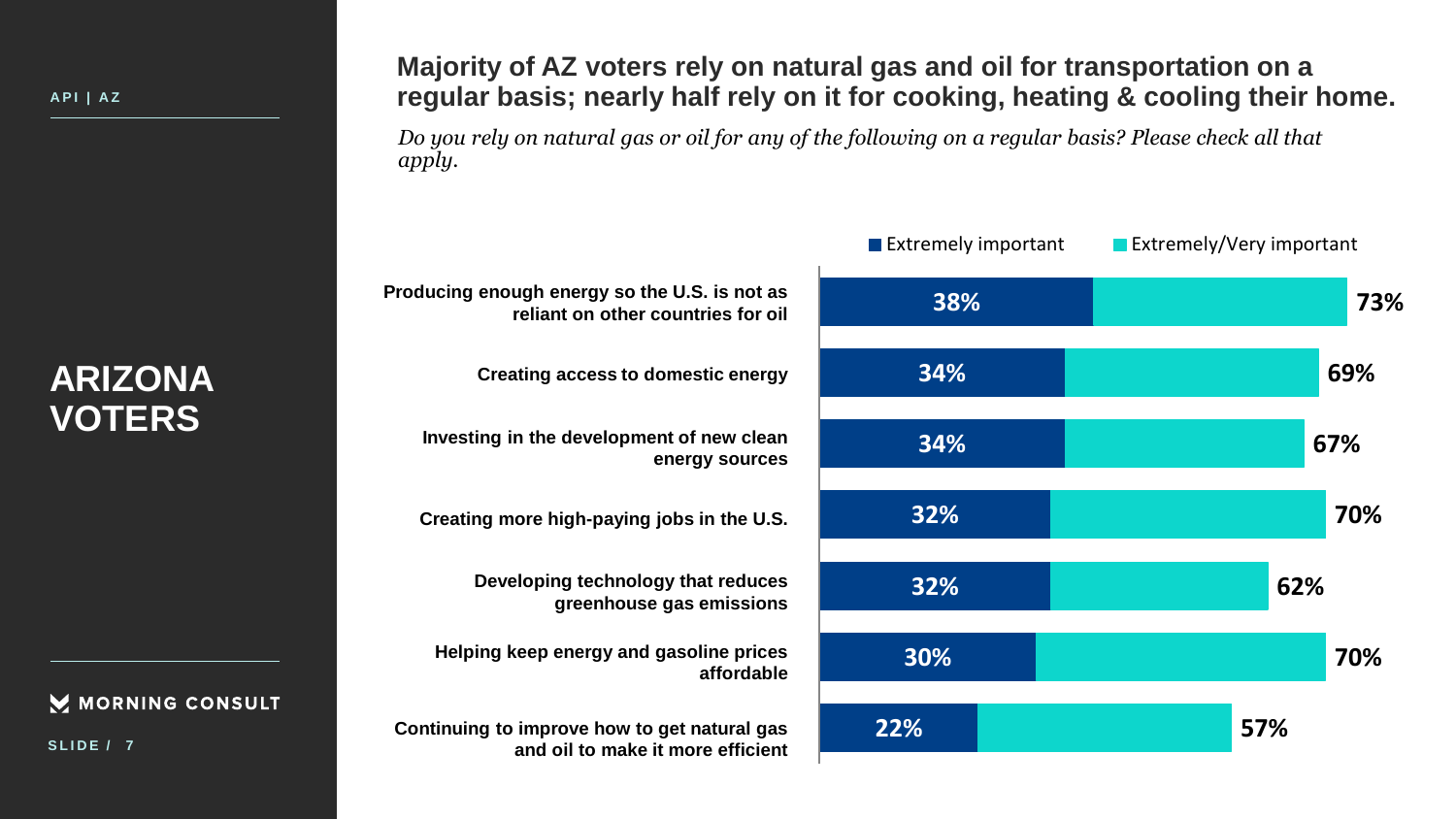#### MORNING CONSULT

**S L I D E / 8**

#### **AZ voters are interested in energy efficiency, jobs, and affordability**

*Please indicate how important, if at all, you believe each of the following statements are -- extremely important, very important, somewhat important, not very important, or not at all important?*

| (Extremely/very<br>important) shown | <b>Producing</b><br>enough<br>energy | <b>Create high-</b><br>paying jobs | <b>Keep prices</b><br>affordable | <b>Access to</b><br>domestic<br>energy | <b>New clean</b><br>energy<br><b>sources</b> | <b>Greenhouse</b><br>gas<br>emissions | <b>More</b><br>efficient |
|-------------------------------------|--------------------------------------|------------------------------------|----------------------------------|----------------------------------------|----------------------------------------------|---------------------------------------|--------------------------|
| <b>Total</b>                        | 73                                   | 70                                 | 70                               | 69                                     | 67                                           | 62                                    | 57                       |
| <b>Democrats</b>                    | 69                                   | 77                                 | 69                               | 70                                     | 79                                           | 79                                    | 53                       |
| Independents                        | 61                                   | 62                                 | 56                               | 57                                     | 57                                           | 53                                    | 45                       |
| Republicans                         | 86                                   | 73                                 | 81                               | 77                                     | 63                                           | 74                                    | 72                       |
| 18-34                               | 56                                   | 69                                 | 64                               | 59                                     | 64                                           | 60                                    | 56                       |
| 35-44                               | 70                                   | 70                                 | 69                               | 66                                     | 75                                           | 74                                    | 55                       |
| 45-64                               | 81                                   | 78                                 | 74                               | 75                                     | 70                                           | 63                                    | 59                       |
| $65+$                               | 79                                   | 64                                 | 68                               | 70                                     | 62                                           | 59                                    | 58                       |
| Non-college                         | 75                                   | 71                                 | 77                               | 66                                     | 65                                           | 62                                    | 61                       |
| Bachelor's degree                   | 69                                   | 74                                 | 73                               | 69                                     | 69                                           | 64                                    | 62                       |
| Post-grad                           | 74                                   | 68                                 | 61                               | 71                                     | 68                                           | 62                                    | 49                       |
| Urban                               | 66                                   | 72                                 | 71                               | 66                                     | 72                                           | 72                                    | 58                       |
| Suburban                            | 75                                   | 70                                 | 68                               | 71                                     | 66                                           | 59                                    | 55                       |
| Rural                               | 76                                   | 74                                 | 72                               | 74                                     | 65                                           | 64                                    | 65                       |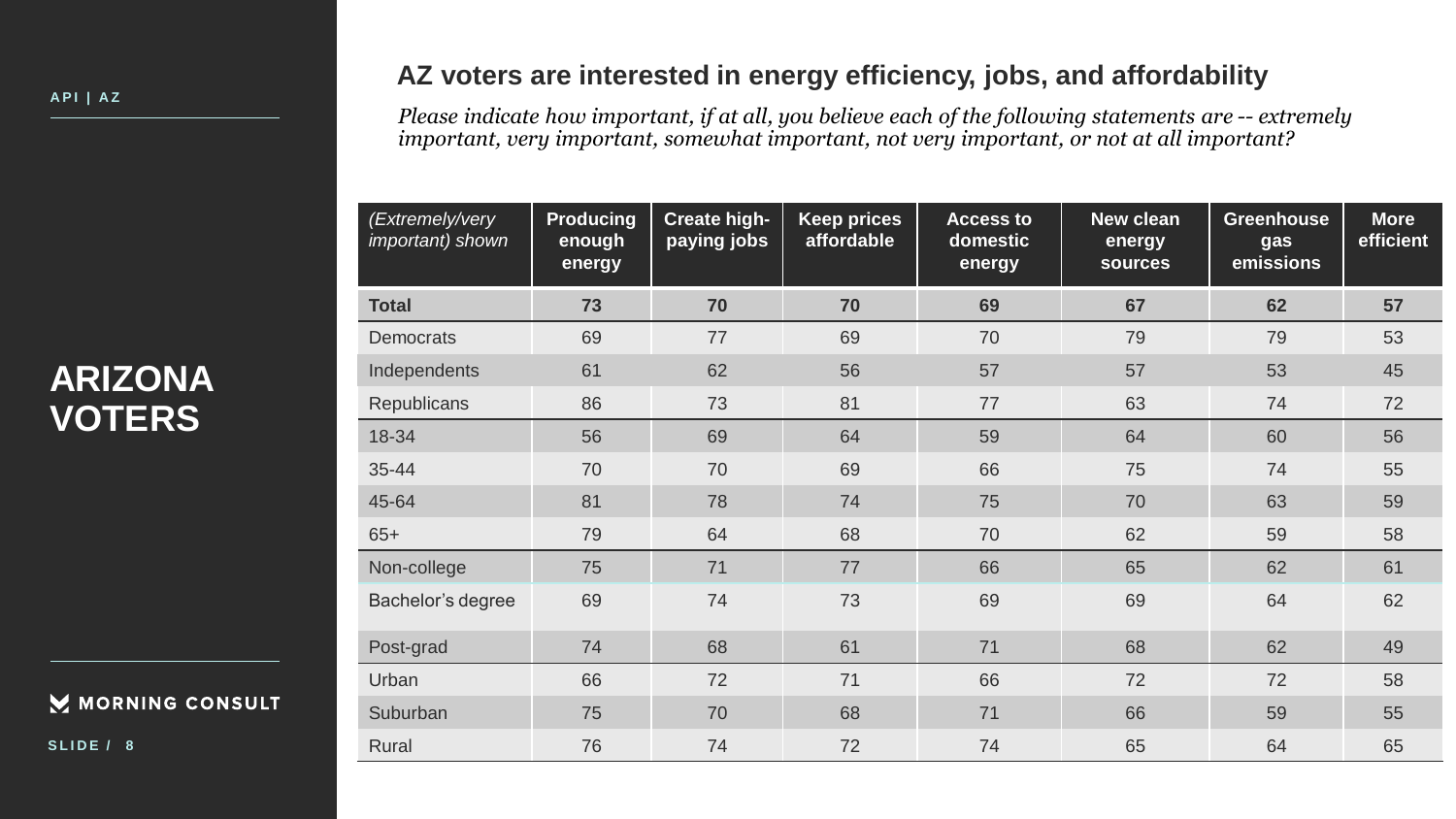**A P I | A Z**

### **Democrats, independents, and younger AZ voters more likely to have a neutral stance on impact of natural gas & oil on national security**

*Do you think producing natural gas and oil here in the U.S. tends to have a mostly positive or mostly negative impact on our country's national security?*

| <b>ARIZONA</b> |
|----------------|
| <b>VOTERS</b>  |

MORNING CONSULT

**S L I D E / 9**



|              | <b>Mostly</b><br>positive | <b>Mostly</b><br>negative | <b>Neutral</b> |
|--------------|---------------------------|---------------------------|----------------|
| Total        | 61                        | 10                        | 28             |
| Dem          | 50                        | 17                        | 33             |
| Ind          | 55                        | 11                        | 34             |
| Rep          | 77                        | 3                         | 19             |
| 18-34        | 42                        | 21                        | 37             |
| 35-44        | 57                        | 9                         | 34             |
| 45-64        | 66                        | $\overline{7}$            | 27             |
| $65+$        | 76                        | 6                         | 18             |
| Urban        | 57                        | 15                        | 28             |
| Suburban     | 62                        | 10                        | 29             |
| <b>Rural</b> | 65                        | $\overline{7}$            | 27             |
|              |                           |                           |                |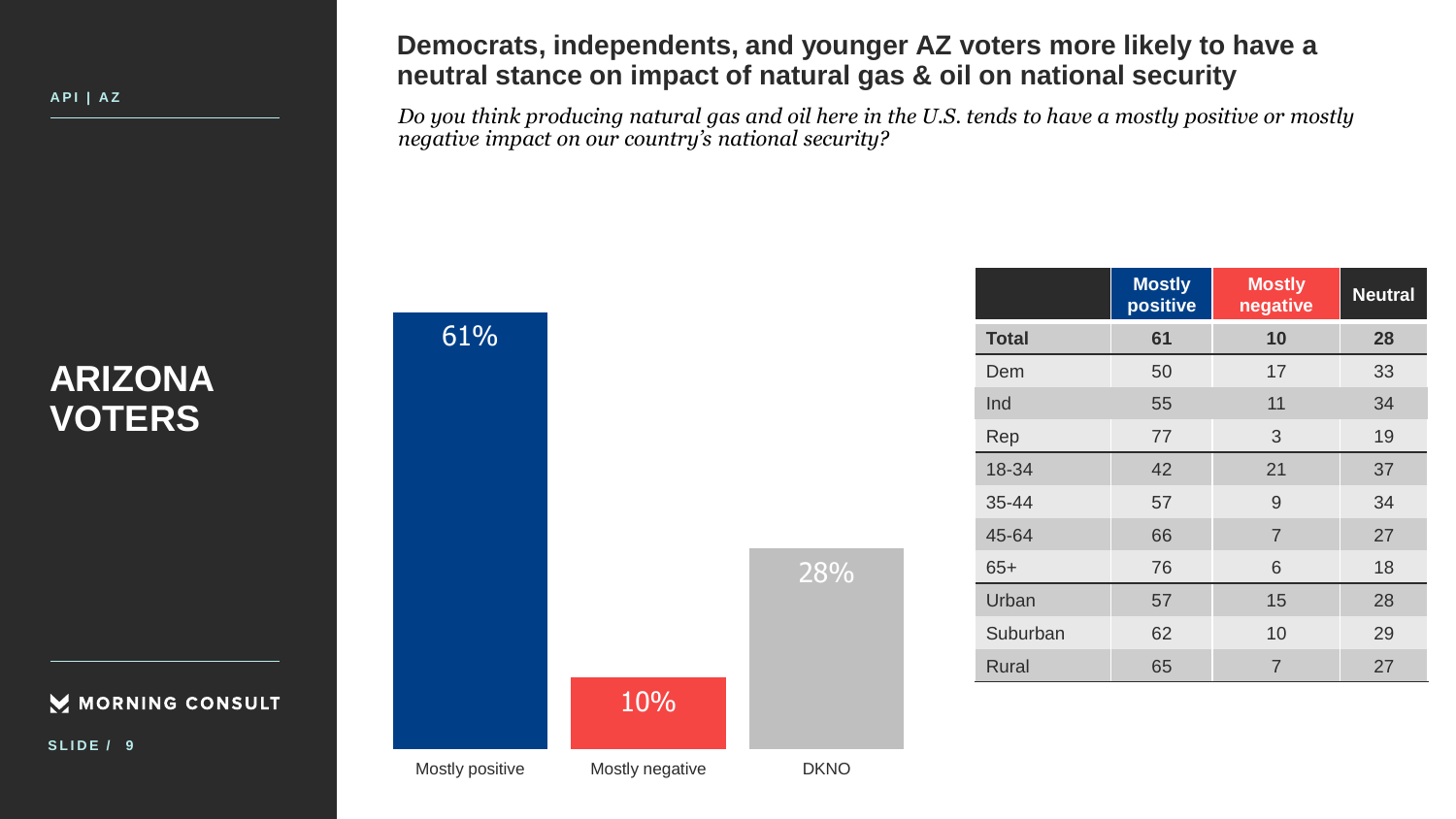### **AZ voters support developing clean and smart energy production**

*Below are some statements about America's natural gas and oil. Please read each one and indicate the degree to which you agree or disagree with each.*

|                                                                                                                                                                                                                                                                    | ■ Strongly agree | <b>Total agree</b> |
|--------------------------------------------------------------------------------------------------------------------------------------------------------------------------------------------------------------------------------------------------------------------|------------------|--------------------|
| Natural gas and oil companies should continue to work with the best minds to develop and apply new<br>technologies to allow for cleaner and smarter energy production                                                                                              | 47%              | 85%                |
| Natural gas and oil are essential to a modern lifestyle. They provide the fuel, power, and products that make<br>our everyday lives safer, healthier, and more comfortable                                                                                         | 35%              | 77%                |
| Natural gas and oil products help provide access to heating, sanitization, and healthcare to billions of people<br>around the world and are helping lift communities out of energy poverty                                                                         | 31%              | 73%                |
| According to independent studies, the natural gas and oil industry supports millions of U.S. jobs which pay<br>an average of \$108,000 which is almost twice the national average, boosts local and state economies, and<br>helps energize Americans manufacturing | 31%              | 69%                |
| Because America is safely producing more natural gas and oil, our county is not as reliant on foreign sources<br>of energy and has increased our country's national security                                                                                       | 31%              | 68%                |
| The raw products that the natural gas and oil industry produces help make medical devices and protective<br>equipment that are critical to healthcare providers and patients throughout our nation                                                                 | 29%              | <b>71%</b>         |
| Natural gas & oil make renewable energy possible. Natural gas & petroleum products are used to make<br>wind turbines & solar panels and provide power when other energy sources can't be used                                                                      | 27%              | 71%                |
| U.S. carbon dioxide emissions are at their lowest levels in a decade and cleaner transportation fuels, alone<br>with advanced technologies, have led to 99 percent lower car emissions than those manufactured before<br>emissions controls                        | 21%              | 55%                |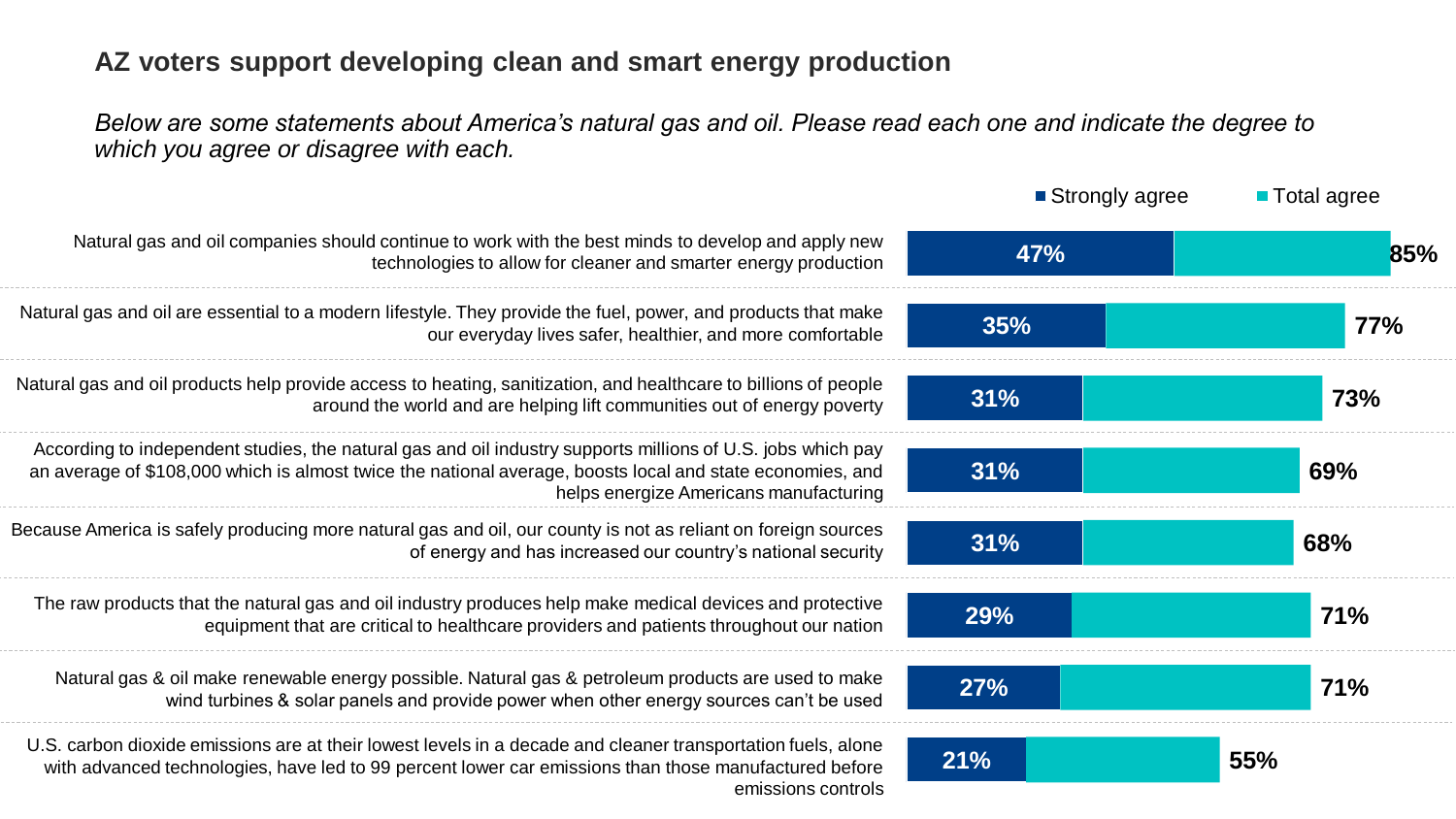#### MORNING CONSULT

**S L I D E / 1 1**

### **Strongest bipartisan support for developing new, clean technologies**

*Below are some statements about America's natural gas and oil. Please read each one and indicate the degree to which you agree or disagree with each.*

| (Total agree)<br>shown | New tech | <b>Essential</b><br>to<br>modern<br>life | Lift out of<br>energy<br>poverty | <b>Supports</b><br>jobs | <b>Increased</b><br>national<br>security | <b>Medical</b><br>devices | <b>Renewable</b><br>energy | <b>Lower</b><br>emissi<br>ons |
|------------------------|----------|------------------------------------------|----------------------------------|-------------------------|------------------------------------------|---------------------------|----------------------------|-------------------------------|
| <b>Total</b>           | 83%      | 74%                                      | 66%                              | 71%                     | 65%                                      | 68%                       | 66%                        | 54%                           |
| <b>Democrats</b>       | 81%      | 65%                                      | 59%                              | 66%                     | 57%                                      | 66%                       | 64%                        | 46%                           |
| Independents           | 78%      | 70%                                      | 59%                              | 65%                     | 59%                                      | 58%                       | 58%                        | 45%                           |
| <b>Republicans</b>     | 89%      | 86%                                      | 78%                              | 81%                     | 80%                                      | 80%                       | 77%                        | 69%                           |
| 18-34                  | 71%      | 61%                                      | 48%                              | 63%                     | 55%                                      | 54%                       | 56%                        | 46%                           |
| 35-44                  | 79%      | 70%                                      | 64%                              | 67%                     | 62%                                      | 64%                       | 62%                        | 51%                           |
| 45-64                  | 88%      | 77%                                      | 70%                              | 74%                     | 71%                                      | 72%                       | 71%                        | 61%                           |
| $65+$                  | 91%      | 84%                                      | 78%                              | 77%                     | 72%                                      | 78%                       | 73%                        | 55%                           |
| Non-college            | 82%      | 74%                                      | 64%                              | 71%                     | 64%                                      | 66%                       | 66%                        | 54%                           |
| Bachelor's<br>degree   | 82%      | 73%                                      | 69%                              | 71%                     | 68%                                      | 68%                       | 67%                        | 55%                           |
| Post-grad              | 87%      | 74%                                      | 67%                              | 72%                     | 68%                                      | 74%                       | 69%                        | 53%                           |
| Urban                  | 83%      | 69%                                      | 64%                              | 71%                     | 64%                                      | 69%                       | 70%                        | 56%                           |
| Suburban               | 84%      | 75%                                      | 67%                              | 70%                     | 66%                                      | 66%                       | 66%                        | 53%                           |
| Rural                  | 79%      | 78%                                      | 69%                              | 74%                     | 64%                                      | 71%                       | 66%                        | 51%                           |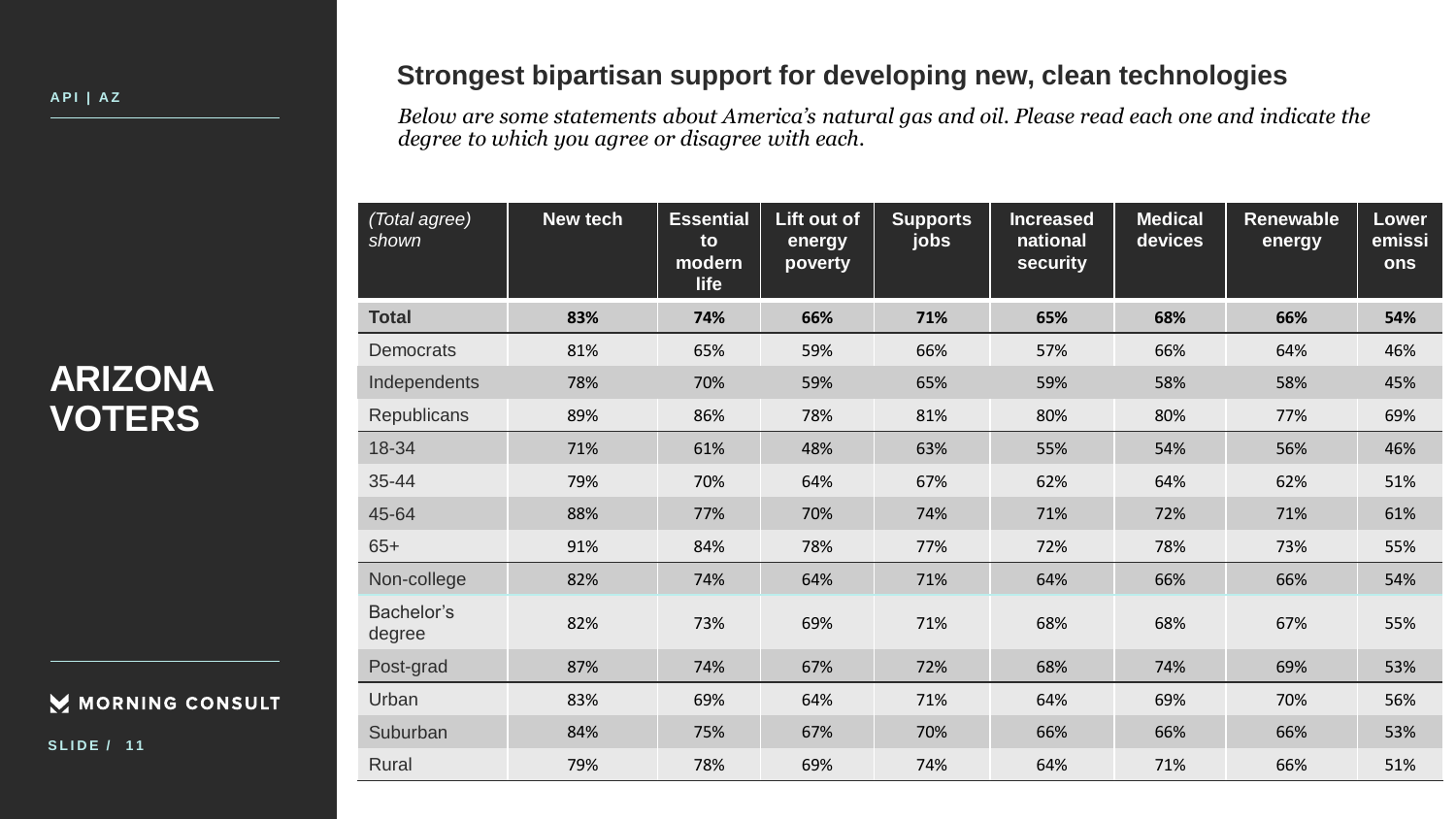#### M MORNING CONSULT

**S L I D E / 1 2**

### **AZ voters want to invest in domestic energy production of all kinds, but also want to ensure minimal harm to the environment**

*Below are some actions that Congress can take on energy. Please indicate if you support or oppose Congress taking the following actions.*

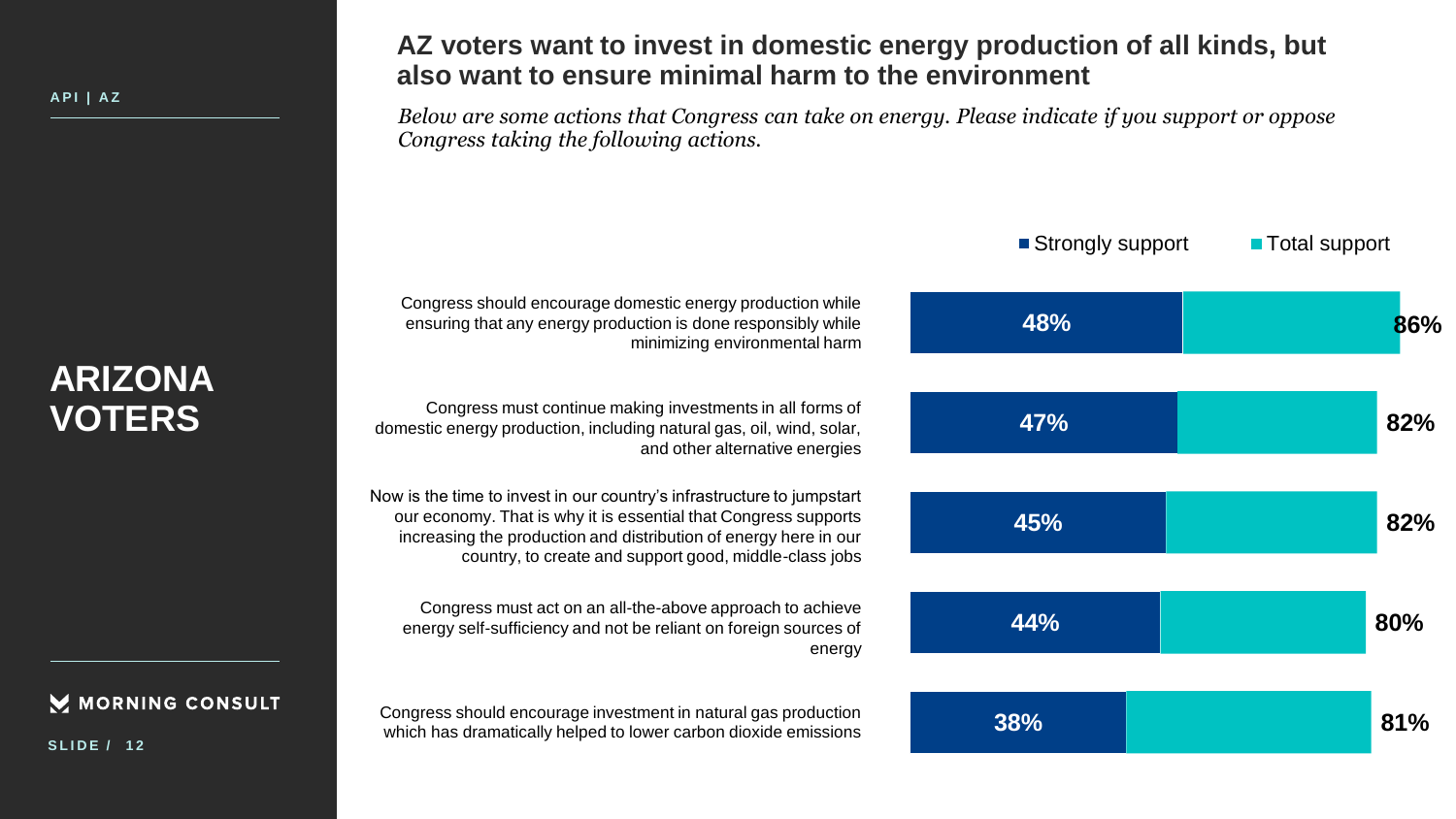**A P I | A Z**

#### **Suburban, white AZ voters drive support for encouraging domestic energy production while minimizing harm to environment**

*Below are some actions that Congress can take on energy. Please indicate if you support or oppose Congress taking the following actions.*

# **ARIZONA VOTERS**

MORNING CONSULT

**S L I D E / 1 3**

| (Total support)<br>shown | Minimize harm | <b>Continue</b><br>investments | <b>Infrastructure</b> | All-the-above | <b>Lower emissions</b> |
|--------------------------|---------------|--------------------------------|-----------------------|---------------|------------------------|
| <b>Total</b>             | 83%           | 78%                            | 78%                   | 80%           | 76%                    |
| <b>Democrats</b>         | 82%           | 83%                            | 76%                   | 78%           | 72%                    |
| Independents             | 79%           | 70%                            | 72%                   | 71%           | 66%                    |
| <b>Republicans</b>       | 86%           | 82%                            | 85%                   | 88%           | 87%                    |
| 18-34                    | 70%           | 71%                            | 68%                   | 69%           | 73%                    |
| 35-44                    | 76%           | 74%                            | 73%                   | 76%           | 68%                    |
| 45-64                    | 90%           | 84%                            | 82%                   | 84%           | 79%                    |
| $65+$                    | 87%           | 82%                            | 85%                   | 87%           | 79%                    |
| White                    | 84%           | 80%                            | 80%                   | 81%           | 77%                    |
| Hispanic                 | 72%           | 75%                            | 77%                   | 73%           | 71%                    |
| Urban                    | 81%           | 76%                            | 76%                   | 81%           | 74%                    |
| Suburban                 | 83%           | 79%                            | 79%                   | 79%           | 76%                    |
| <b>Rural</b>             | 82%           | 80%                            | 81%                   | 79%           | 75%                    |